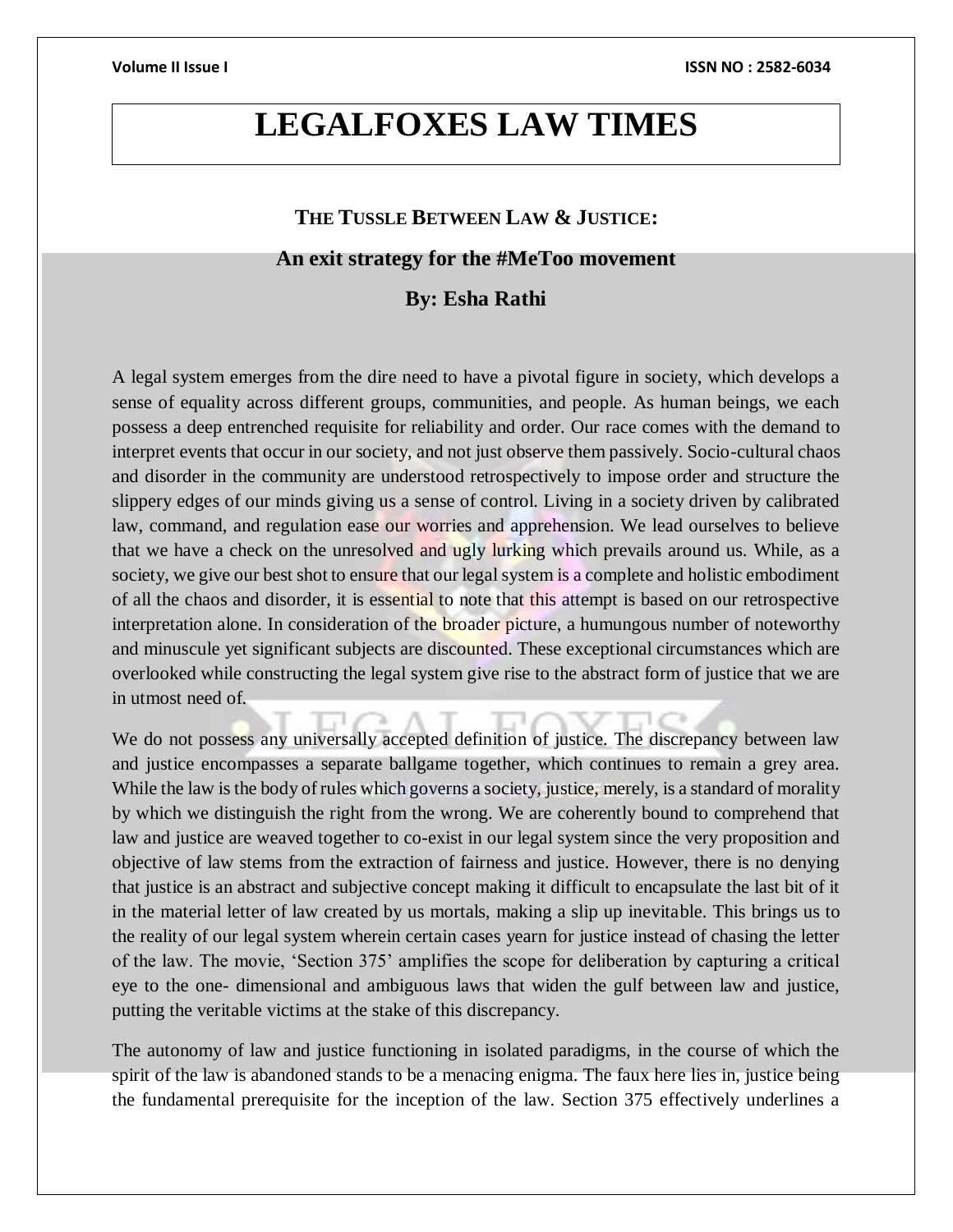### **Volume II Issue I ISSN NO : 2582-6034**

substantial pitfall of laws that disarticulate the abstraction of law and justice. By exemplifying how one-dimensional laws are unable to maintain a level playing field in the court of law, it brings to light the utter disregard for the spirit of the law in the course of upholding the letter of the law. It acknowledges the friction between law and justice, bringing its audience to acknowledge whether the law being upheld is of any success if ultimately justice is not being realized. While 'Section 375' has strived to dig up and expose the inadequacy in our legal system, it is of paramount importance to acknowledge the ramifications of the set up established. In the course of targeting the ambiguity in the law, which stands as a serious impediment to availing justice, the movie makes use of a blanket approach that subscribes to one narrative and does not holistically engage with reality. By hyperbolizing the idea of laws being misused by women, the movie contributes to expanding the trend of women's voices being suppressed and preventing them from filing rape cases by challenging their character and reliability.

The discrepancy between law and justice is very cleverly put to use by the film industry that is being swamped by the #MeToo movement in recent times. The movie not only takes a dig at women seeking justice but also the solidarity of the public who stand united in support of the victim, by portraying the crowds protesting as hysterical, excessive, and unreasonable. Further, it is indicated that the public enrage is what tipped the scales in favour of the woman, which brings the audience to question the escalating public protests against rape as well as the #MeToo movement. A biased perspective that regulates the minds of the audience has been advanced, therefore creating a sympathetic environment for the alleged perpetrators, without displaying a holistic picture of reality. The movie, quite evidently, limits itself to a narrative that displays vengeful revenge plotted by the woman instead of engaging in a complimentary account of the goings-on through her perspective. The provocative arguments exclusively based on account of the accused validates the dismissal of cases of sexual harassment on grounds of ulterior motives and further troubles the women who have mustered the courage to risk social stigmas and come out with their stories. Highlighting the ambiguity in our law which favours one party allows the media to effectively depict all women as vindictive individuals seeking revenge. It is implausible to disassociate this representation with the #MeToo movement since the movie ridicules resistance to sexual misconduct, helping the accused re-emerge into their professional lives. The potrait this movie paints, challenging the reliability of women, can potentially harm a colossal sum of rapevictims. It would bring us back to the discrepancy between law and justice, which offers the media or film industry a chance to pick holes in the legal system and use it to their advantage and gain public support. Henceforth, establishing a decline in the #MeToo trend that was a medium of empowering women in need of help. By zeroing-in on this gulf between law and justice, whereby law is mis-used by women, and the justice is not availed, the movie gives the public a chance to validate and legitimize the proclaim of 'not all men', absolving itself of its impact in the society.

'Section 375' serves as a reality check which exemplifies the faux in the assertion of law being a tool to achieve the ideal of justice. The movie mirroring the conviction of law and justice not possessing corresponding paradigms is damaging to the legal system which can now be viewed